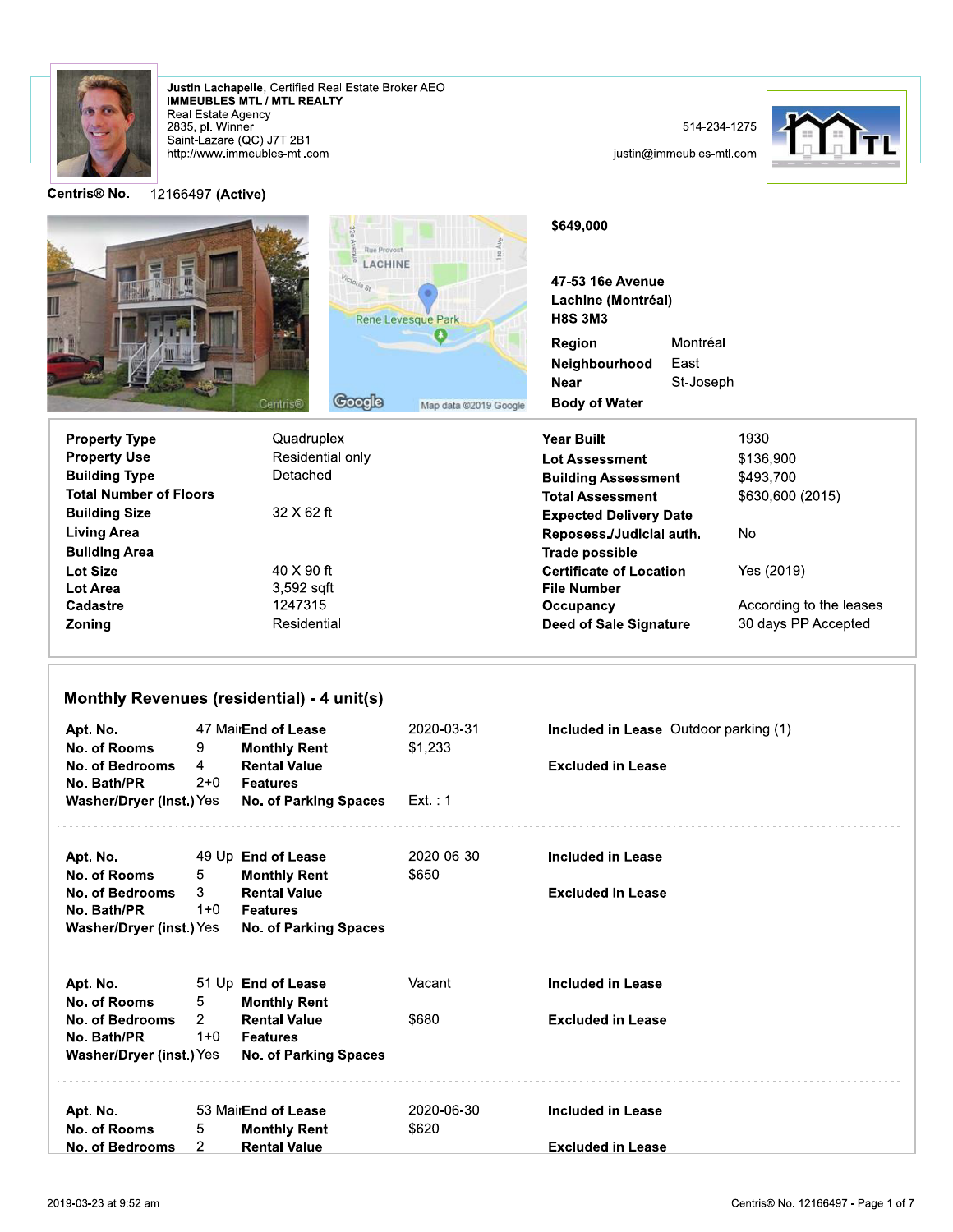No. Bath/PR  $1 + 0$ Washer/Dryer (inst.) Yes

**Features No. of Parking Spaces** 

**Annual Potential Gross Revenue** 

\$38,196 (2019-03-10)

#### **Features**

| <b>Sewage System</b><br><b>Water Supply</b> | Municipality<br>Municipality       | <b>Loading Platform</b><br><b>Rented Equip. (monthly)</b> Water heater - 4 |                               |
|---------------------------------------------|------------------------------------|----------------------------------------------------------------------------|-------------------------------|
| <b>Foundation</b>                           |                                    | <b>Renovations</b>                                                         |                               |
| Roofing<br>Siding                           | Asphalt and gravel<br><b>Brick</b> | Pool                                                                       | Driveway (1)                  |
|                                             |                                    | Parking                                                                    | Paving stone                  |
| <b>Dividing Floor</b><br><b>Windows</b>     |                                    | <b>Driveway</b>                                                            |                               |
| <b>Window Type</b>                          |                                    | Garage<br>Carport                                                          |                               |
| <b>Energy/Heating</b>                       | Electricity                        | Lot                                                                        |                               |
| <b>Heating System</b>                       | Electric baseboard units           | Topography                                                                 | Flat                          |
| <b>Floor Covering</b>                       | Carpet, Wood                       | <b>Distinctive Features</b>                                                |                               |
| <b>Basement</b>                             | 6 feet and more, Finished          | Water (access)                                                             |                               |
|                                             | basement                           |                                                                            |                               |
| <b>Bathroom</b>                             |                                    | <b>View</b>                                                                |                               |
| <b>Washer/Dryer (installation)</b>          |                                    | <b>Proximity</b>                                                           | Bicycle path, Commuter train, |
|                                             |                                    |                                                                            | Daycare centre, Elementary    |
|                                             |                                    |                                                                            | school, High school, Highway, |
|                                             |                                    |                                                                            | Hospital, Park, Public        |
|                                             |                                    |                                                                            | transportation                |
| <b>Fireplace-Stove</b>                      |                                    | <b>Environmental Study</b>                                                 |                               |
| <b>Kitchen Cabinets</b>                     |                                    | <b>Energy efficiency</b>                                                   |                               |
| <b>Equipment/Services</b>                   |                                    | Occupancy                                                                  |                               |

**Inclusions** 

#### **Exclusions**

#### **Broker - Remarks**

Potential revenues: \$38,196. Tenants pay heat/hydro. Great opportunity to acquire a 4-plex only steps from the booming Lachine canal! Spacious 9 room apartment on main floor with finished basement, 2 bathrooms & workshop. Plus three 5 1/2's. 9ft ceilings. Vintage moldings. Hardwood floors in all units. Unistone driveway.

#### Addendum

There is also a separate door to basement from exterior.

This fourplex is only 4 properties up from attractive boardwalk development along lake... restaurants, shops, bike bath, parks. One block from college Sainte-Anne.

One apartment vacant as of April 1st (2019) to allow possibility of buyer moving in.

Front doors, balcony & railings (2013)

3 of 5 bathrooms recently updated. (2019, 2018, 2013)

Tenants pay for hot water heater rentals.(approx \$15/mth each)

Mortgage pre-approval must be provided prior to visiting.

Exterior brickwork & pointing required.

#### Sale with legal warranty

**Seller's Declaration** 

Yes SD-16287

#### **Source**

IMMEUBLES MTL / MTL REALTY, Real Estate Agency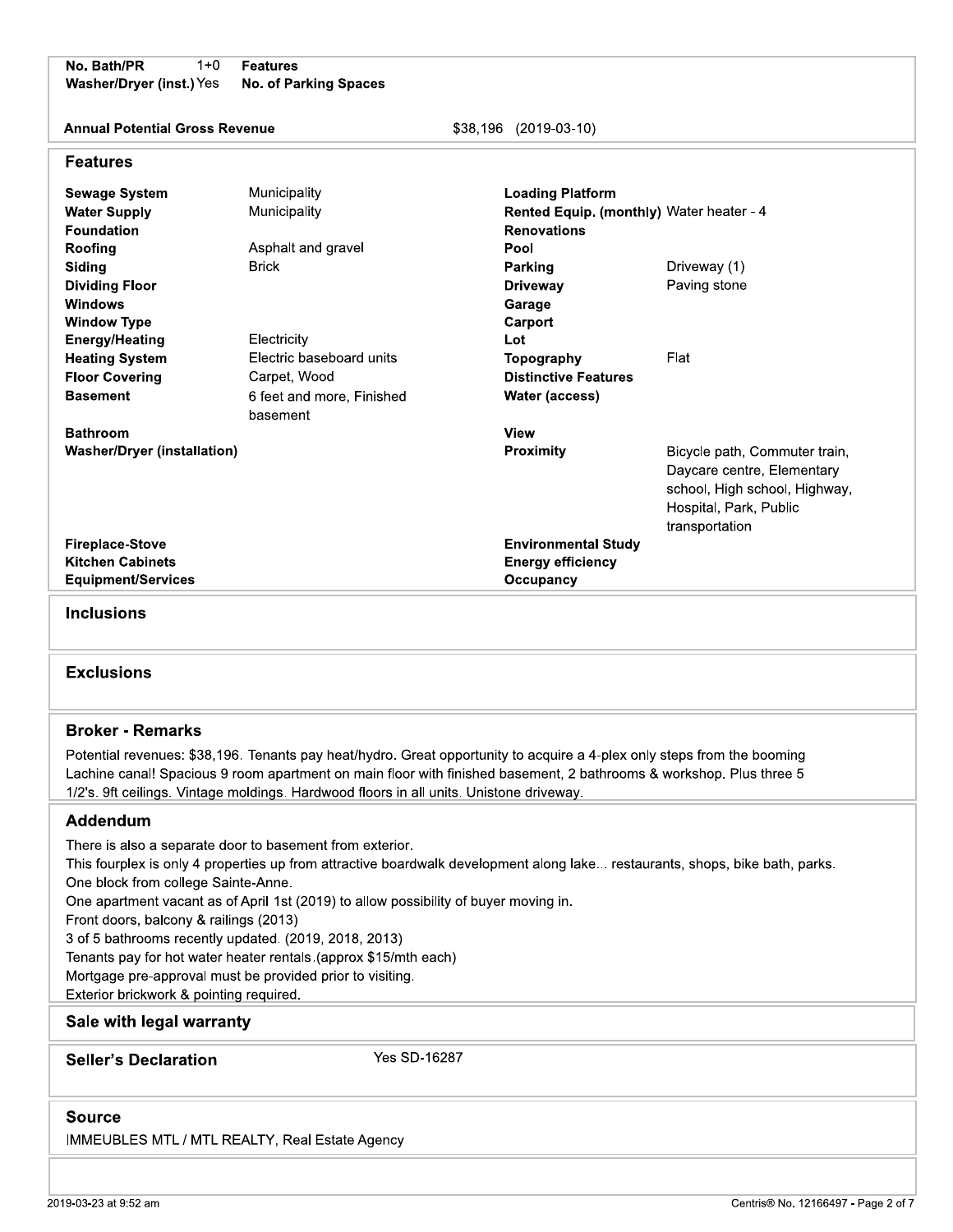This is not an offer or promise to sell that could bind the seller to the buyer, but an invitation to submit such offers or promises.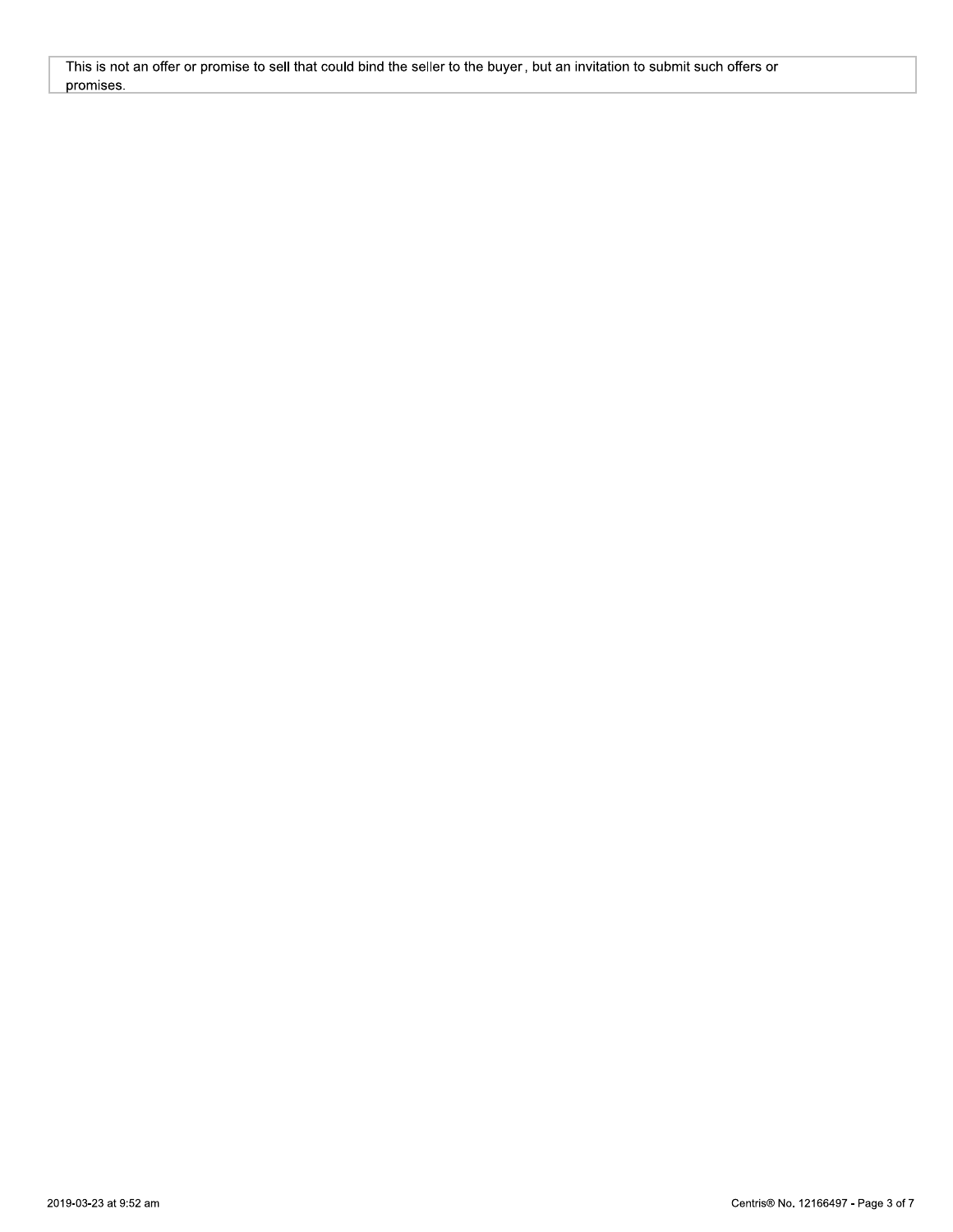# **Financial Summary**

### 47-53 16e Avenue Lachine (Montréal) H8S 3M3

| Potential Gross Revenue (2019-07-01)<br>Residential<br>Commercial<br>Parking/Garages<br>Other<br><b>Total</b><br><b>Vacancy Rate and Bad Debt</b><br>Residential<br>Commercial<br>Parking/Garages                                                                                                                                                                                                                                                                                     | \$38,196<br>\$38,196 | <b>Residential</b><br><b>Type</b><br>$5\frac{1}{2}$<br>$9\frac{1}{2}$<br><b>Total</b><br><b>Commercial</b><br><b>Type</b><br><b>Others</b><br><b>Type</b> | <b>Number</b><br>3<br>1<br>4<br><b>Number</b><br><b>Number</b> |  |
|---------------------------------------------------------------------------------------------------------------------------------------------------------------------------------------------------------------------------------------------------------------------------------------------------------------------------------------------------------------------------------------------------------------------------------------------------------------------------------------|----------------------|-----------------------------------------------------------------------------------------------------------------------------------------------------------|----------------------------------------------------------------|--|
| Other<br><b>Total</b>                                                                                                                                                                                                                                                                                                                                                                                                                                                                 |                      |                                                                                                                                                           |                                                                |  |
| <b>Effective Gross Revenue</b>                                                                                                                                                                                                                                                                                                                                                                                                                                                        | \$38,196             |                                                                                                                                                           |                                                                |  |
| <b>Operating Expenses</b><br>Municipal Taxes (2019)<br>School Taxes (2018)<br>Infrastructure Taxes<br><b>Business Taxes</b><br><b>Water Taxes</b><br>Energy - Electricity<br>Energy - Heating oil<br>Energy - Gas<br>Elevator(s)<br>Insurance<br>Cable (TV)<br>Superintendent<br>Sanitary Container<br>Snow Removal<br>Maintenance<br>Equipment (Rental)<br><b>Common Expenses</b><br>Management/Administration<br>Garbage<br>Lawn<br>Advertising<br>Security<br>Recovery of expenses | \$5,637<br>\$1,043   |                                                                                                                                                           |                                                                |  |
| <b>Total</b>                                                                                                                                                                                                                                                                                                                                                                                                                                                                          | \$6,680              |                                                                                                                                                           |                                                                |  |
| <b>Net Operating Revenue</b>                                                                                                                                                                                                                                                                                                                                                                                                                                                          | \$31,516             |                                                                                                                                                           |                                                                |  |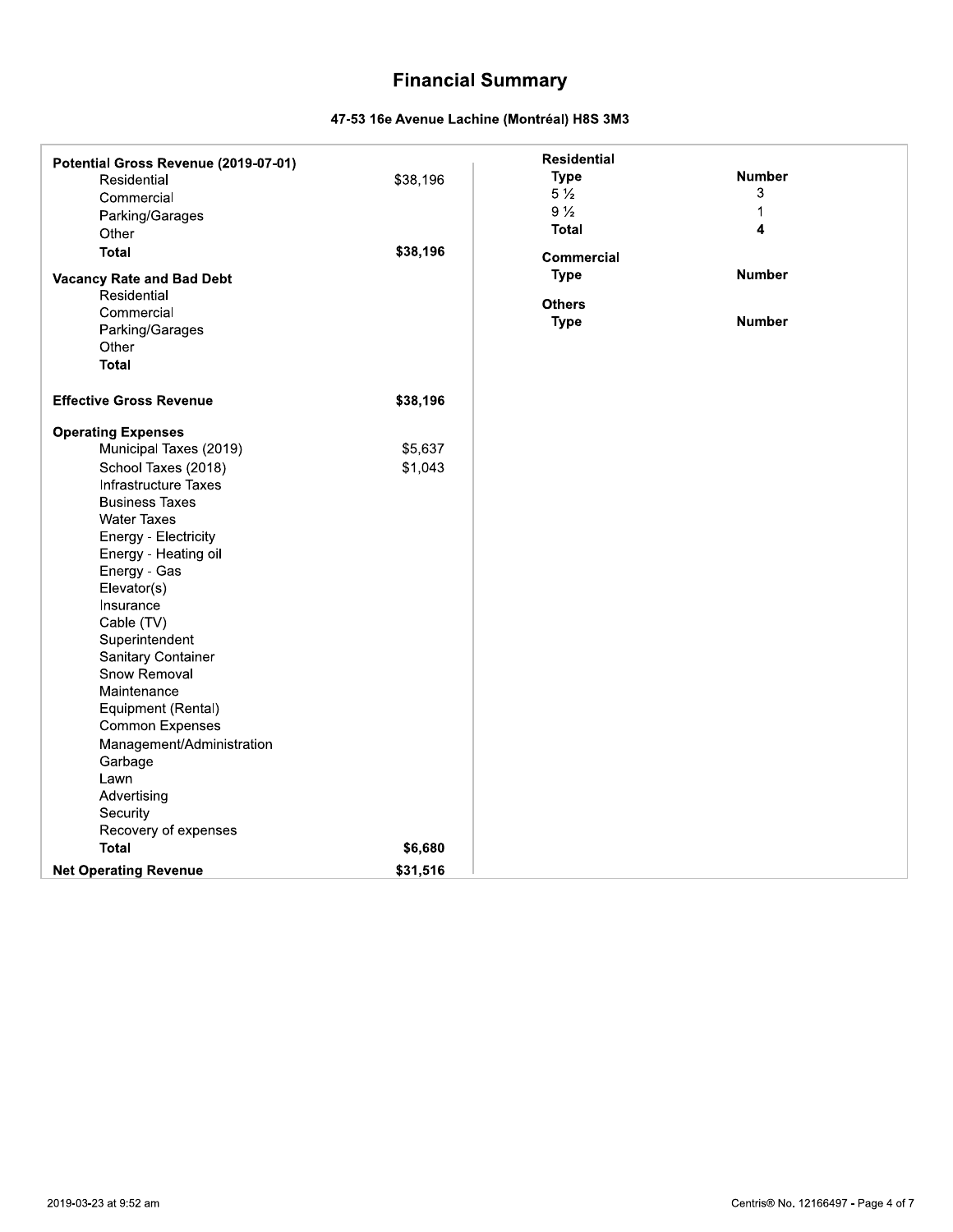

Frontage



Living room



Kitchen



Bedroom



Living room



Kitchen



Bathroom



Bedroom

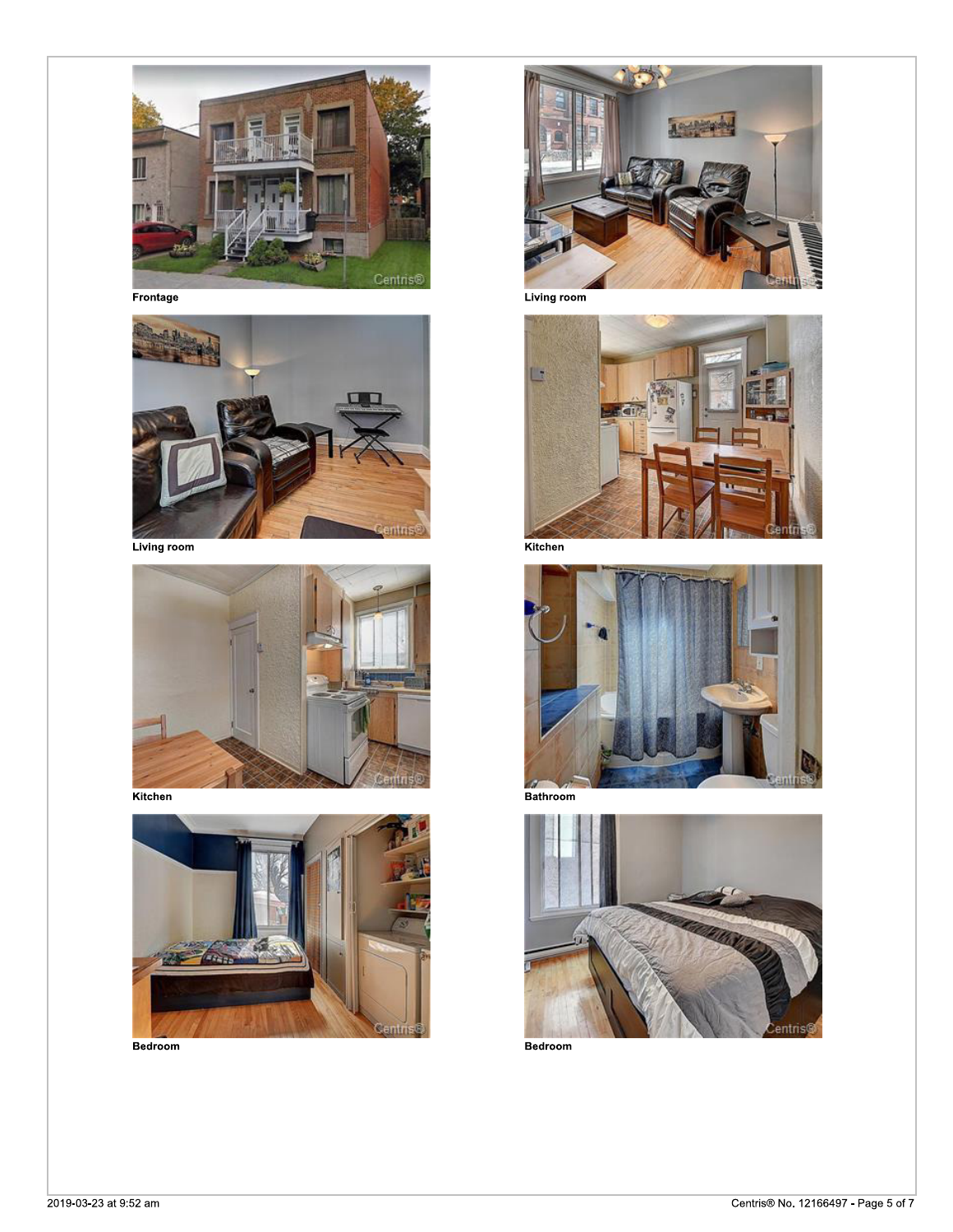

Bedroom





**Basement** 



**Basement** 



**Basement** 



**Basement** 



**Basement** 



**Basement**